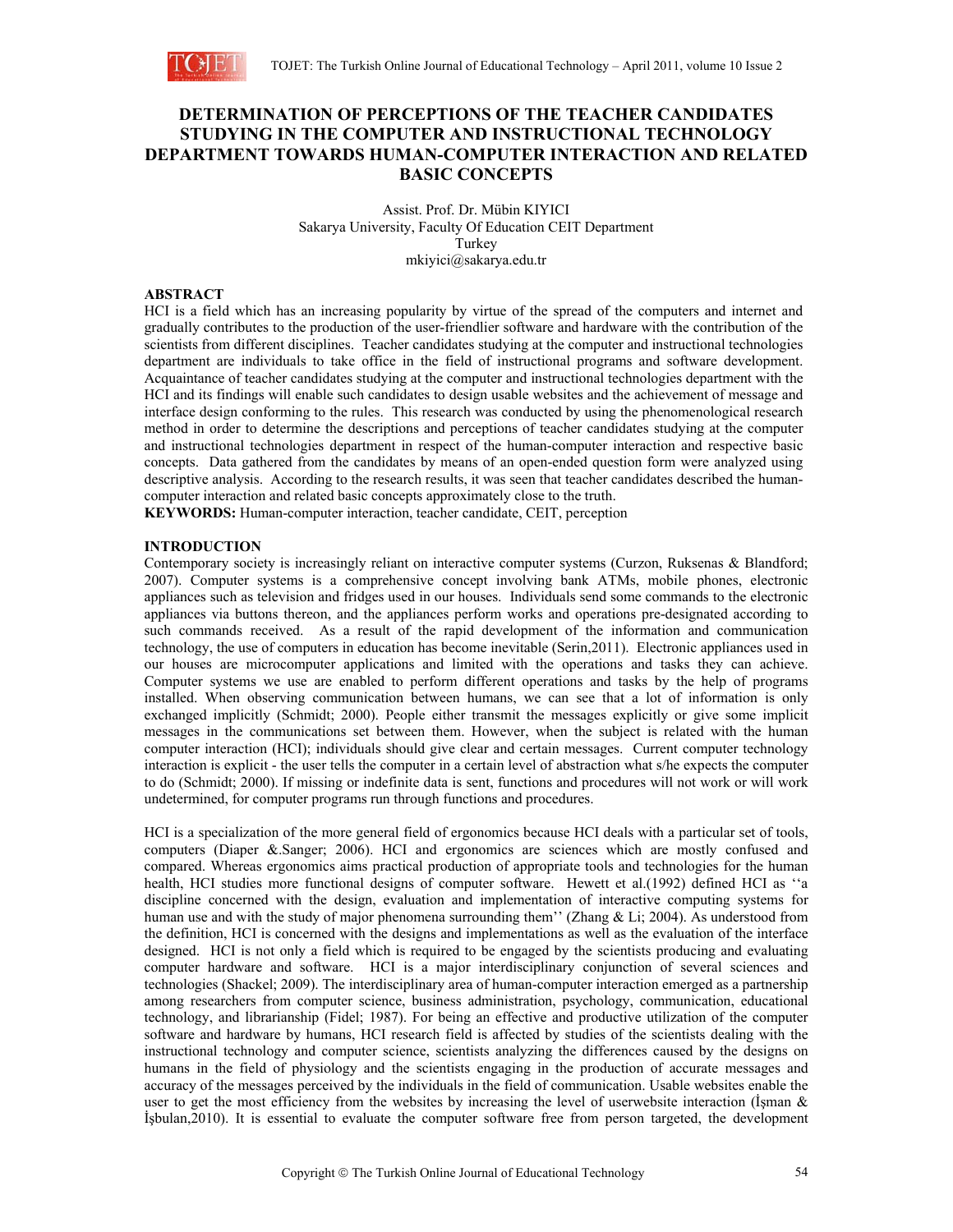

process, computer system he used and context in which it is used. The HCI field defines four main dimensions, which take part in interactions: CIS characteristics, user characteristics, development process, and context of use (Despont-Gros, Mueller & Lovis; 2005). HCI conducts evaluations take the four main fields designated and differences in these fields into consideration while analyzing software and hardware. Human-Computer-Interaction (HCI) is the area where usability is planted (Akıllı, 2005).

Computers have been called universal machines, machines that can execute an indefinite amount of different functions, and that can therefore function as very different tools for us at different times (Brey; 2005). While computer is a must for the occupation of some individuals living in today's community, it is an entertainment tool for some of them. Today, business men perform most of their daily works using computer and Internet and students realize their educational lives over internet and computer. The way people interact with devices is vital for their success (Schmidt; 2000). The interaction process of humans with computers by giving commands, clicking icons, pushing buttons or using appropriate input units is important for the tools to fulfill their tasks and thereby for humans to benefit from such interaction process. For example, a computer user who does not know exactly the functions of the icons on the screen of word processor programs may not save the file even if he writes the text as desired. Computer users have contact with an information system only with the help of an interface that defines information flow rules between a human and a machine (Michalski, Grobelny & Karwowski; 2006). Today's contemporary computer operating systems and utility programs base all their functions and commands on the principle of clicking icons and visuals. Meanwhile, in contemporary IT systems, users most frequently exchange information with the application by pointing various graphical elements and by confirming (usually by clicking) the execution of a given activity (Michalski, Grobelny & Karwowski; 2006). The advantage of graphical user interfaces over the older symbol-based interfaces (such as DOS and UNIX) is that they rely on our sensorimotor abilities to orient ourselves in space and to recognize and manipulate objects (Brey; 2005). In command-based operating systems, humans needed to write some commands and all parameters thereof in a complete manner in order to communicate with computers. In graphics-based operating systems humans communicate with computers by the help of the scripts which are installed with certain functions and tasks and transformed into icons and buttons. HCI engages in design of icons and buttons, design of content and design of message.

The real beginnings of HCI as an emerging discipline are more like 25 years ago, with the founding of early conferences: Interact, CHI, British HCI and Vienna HCI (Dix, 2010). Studies performed before that date are generally evaluated within the field of ergonomics and they generally focus on the hardware and environment units rather than the screen design. HCI emerged after humans started to use graphic interfaces as a result of introduction and expansion thereof. In the earliest days of HCI, the contribution from human factors researchers took the form of guidelines, which summarized known findings that could be applied to the development and evaluation of computer interfaces (Boehm-Davis; 2008). The evolution of human–computer interaction design (HCID) over the last 20 years suggests that there is a growing need for educational scholars to consider new and more applicable theoretical models of interactive product design (Faiola & Matei; 2010). Finding of HCI field are taken into consideration in the production and design of both software and hardware of new interactive tools and new tools are developed as per such rules. Mice used in recent years can be cited as an example in this regard. Whereas old model mice comprise of only 2 buttons and a roller enabling the mouse to move, new mice are produced with a wheel enabling to scroll up and down on internet browsers Human–computer interaction is a rapidly evolving discipline (Santos; 2006). As human–computer interaction (HCI) and interactive systems design have developed a sense of people living with and through technologies, our concerns have broadened from usability to include wider qualities of people's experiences with technology (McCarthy et all; 2006). Humans access to the information they search through the software and hardware developed by the help of the HCI findings and transmit the messages to the computers more easily.

Modern information technology now affords organizations, businesses, individuals, and institutions of learning a variety of options for engaging in communication and information exchange (Burgoon and et all, 2000). Computer technology is involved in many aspects of our daily lives (İşman & Çelikli, 2009). With the proliferation of desktop computers, it was discovered that non-technical users were not satisfied with the same type of environment that programmers used (Gerlach & Kuo ;1991). Inexperienced users started to use computer and Internet upon the expansion of the use of computer and Internet and the expansion of the services of institutions and organization over Internet, as well as the users experienced in the field of computers. One of the main objectives of HCI is to insure users inexperienced in using computers to use computers problem-free. The human–computer interface (HCI) problem under consideration is the location and sequencing of the menu items and icons that assist the person with maximizing efficiency of the computer as a tool (Peer & Sharma; 2008). Images, menu and content elements available on the interface should be placed rationally for the users inexperienced in graphic interface to be at ease and to use the same easily. Placement of the menu items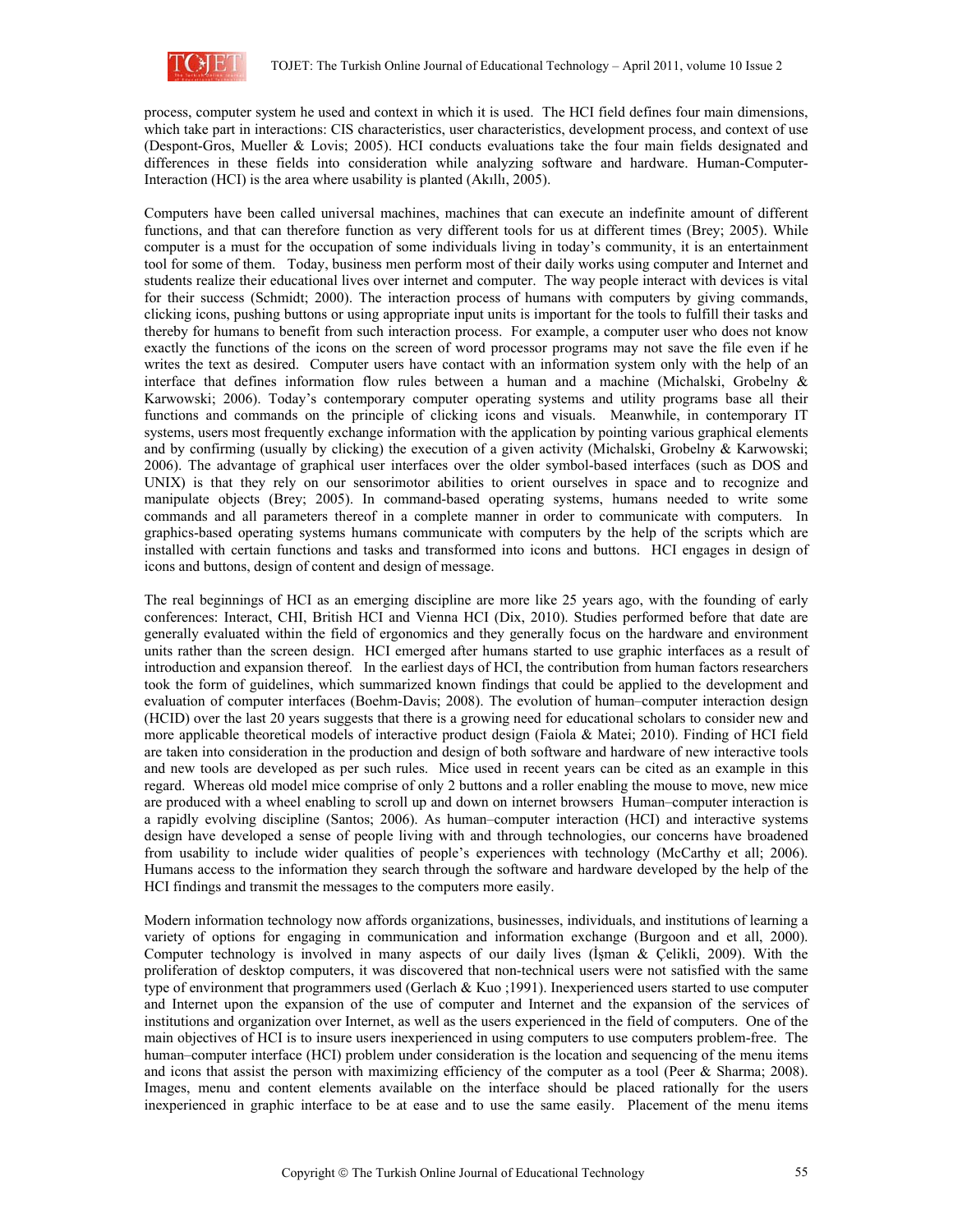

organizing interface and content is significant particularly for interactions of the inexperienced users. The objective of the user interface components layout problem is to locate the menu/icon items on the screen/keyboard/mouse in order to achieve the greatest efficiency in exchanging the inputs and outputs between the user and the system(Peer & Sharma; 2008). Interface designers ought to be concerned with facilitating clear and accurate information exchanges, efficient transactions, and high-quality collaborative work (Burgoon and et all, 2000). Interfaces are complex, cybernetic-like systems that can be built quickly but are difficult to build well (Gerlach & Kuo ;1991). More importantly there is a lack of guidance in applying HCI research findings to design practice. Consider a typical interface design based upon many decisions: which functions and objects to include; how they are to be labeled and displayed; whether the interface should use command language, menus, or icons; and how online help can be provided (Gerlach & Kuo; 1991).

#### **PURPOSE**

Main purpose of this research is to reveal teacher candidates' perceptions towards human-computer interaction and related basic concepts.

#### **METHOD**

Phenomenological research, one of the qualitative research models, was selected as the research method for this research. Phenomenological research is a method aiming to determine people's opinions and views about any phenomenon that they experience and their individual experiences. Daymon and Holloway (2002, 153) characterized phenomenological research as below;

- Researchers consciously suspend, or bracket, their own assumptions so they can see through the eyes of participants,
- Sample sizes are usually small,
- In phenomenological research, you try to make sense of a phenomenon according to participants' own terms, identifying the essence or 'real' meaning of the phenomenon under investigation.

In phenomenology, foundational question is "What is the meaning, structure and essence of the existing experience of this phenomenon for this person or group of people" (Patton, 1990). Phenomology as a method looks at the lived experiences of those who have experienced a certain phenomenon (Lichtman, 2006). Todres (2005) described phenomenological research through the following components:

- The researcher gathers detailed concrete descriptions of specific experience from others,
- The researcher adopts the attitude of the phenomenological reduction in order to intuit the intelligibility of what is given in the experience,
- The researcher seeks the most invariant meanings for a context.

#### **WORKING GROUP**

Purposeful sampling was used for the determination of the participants comprising the working group. Purposeful sampling refers to study with the cases meeting the measures determined previously in the research (Yıldırım and Şimşek, 2006). Researcher designates participants having the most proper and desired characteristics for the research as sample with his own judgment in such sampling (Balcı, 2004). In this research, 51 teacher candidates who study in Sakarya University, Educational Faculty, Computer and Instructional Technologies Education in 2009-2010 educational year and are enrolled in the course of "Human-Computer Interaction" were selected as the research participant using purposeful sampling.

#### **DATA COLLECTION**

The literature was reviewed for the purpose of data collection and basic concepts were determined related to human-computer interaction. A measuring tool including 6 concepts designated by the researcher was developed. In the measuring tool developed, teacher candidates were given concepts and requested to describe them. A session was organized and thereby it was provided that the teacher candidates make respective descriptions. Data that were gathered after the teacher candidates described the concepts covered by the measuring tool were computerized and themed.

#### **FINDINGS AND INTERPRETATION**

This section covers the findings within the framework of the human-computer interaction key concepts posed to the teacher candidates and requested to be described by the teacher candidates within the scope of this research. In the research, teacher candidates were initially asked to describe the concept of usability. Themes derived from the usability descriptions of the teacher candidates are provided in Table 1.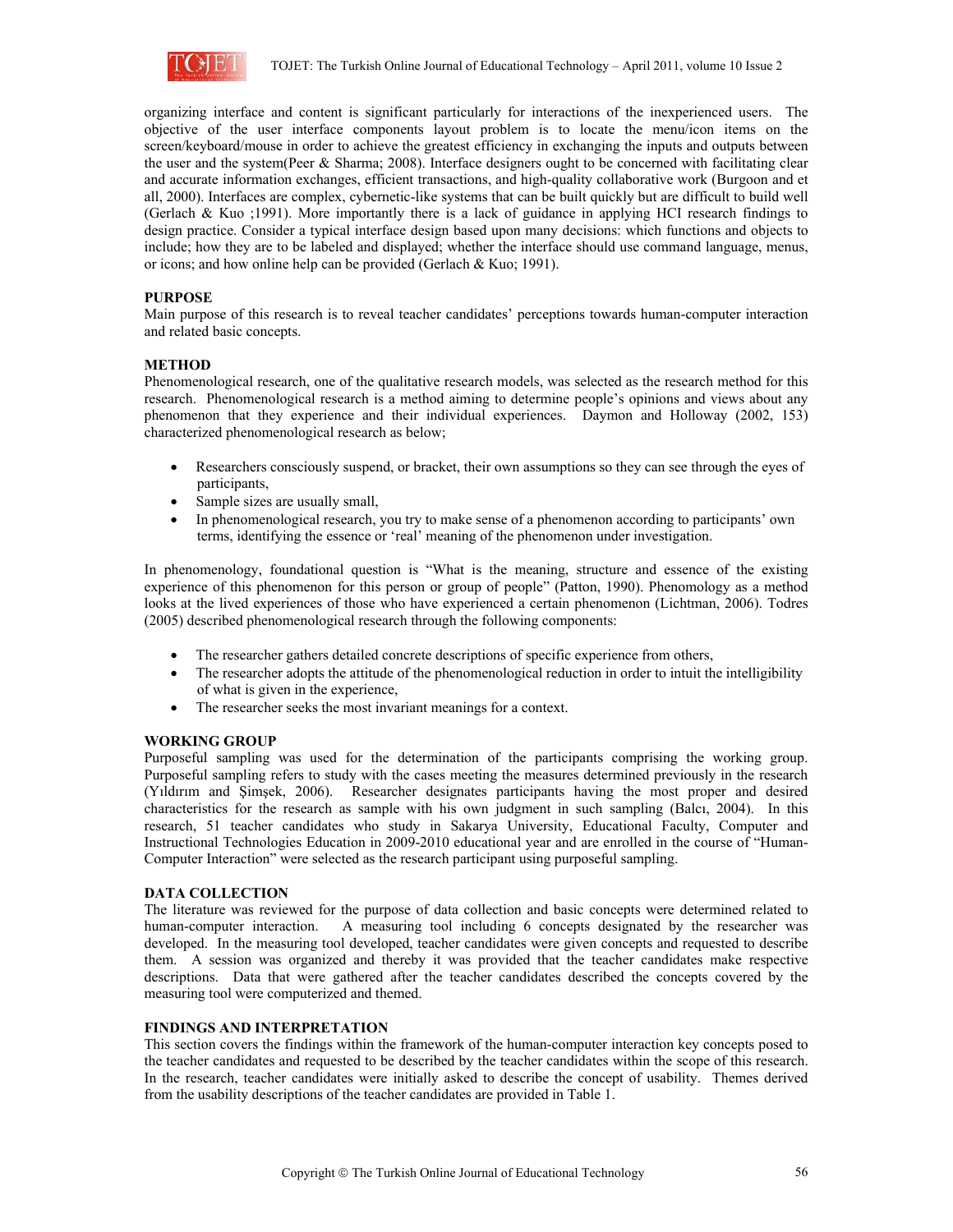

|  |  |  |  |  | Table 1 Themes derived from the usability descriptions of the participating teacher candidates |
|--|--|--|--|--|------------------------------------------------------------------------------------------------|
|  |  |  |  |  |                                                                                                |

| Theme                | N  |
|----------------------|----|
| <b>Satisfaction</b>  | 37 |
| <b>Effectiveness</b> | 18 |
| <b>Efficiency</b>    | 13 |

Themes derived from the participating teacher candidates' descriptions related to the usability concept were designated as **satisfaction**, **effectiveness** and **efficiency**.

When the descriptions of the teacher candidates about the usability were analyzed, descriptions focusing on the relationship of the user with web site or program, use of the web site or program with ease by the user or the satisfaction of the user from the visual design of the web site or program were gathered under the theme of satisfaction. The direct quotations from the descriptions written by the teacher candidates are as follows;

 *"…means providing ease of use. Namely, it means whether the web site is fast or provides ease of use, in other words, scroll bars may be sometimes vertical and it makes the use difficult." "It is a concept addressing to the user with its ease of use and simplicity." "It means a service degree of the web sites prepared by us for the users…" "…all of the things appeared as a result of the layout providing us to access more easily to what we search in* 

*the programs or websites, colors and sizes to be more easily used and technical substructure ensuring to do faster transactions."* 

Although the usability concept includes concepts and phenomenon such as technical substructure of the web site and information organization; teacher candidates generally centered on the satisfaction of the user from the website and program, navigation in the website with ease (placement of familiar icons in the website and program etc.) and easy access to the information and section searched.

Following the satisfaction theme, theme of effectiveness was derived from the usability descriptions of the teacher candidates. The themes evaluated under the effectiveness being one of the usability descriptions provided by the teacher candidates are generally the descriptions related to the inclusion of information fitting the purpose of service in the website, exclusion of the irrelevant, direction to the contents with the help of proper icons and content tables and access to the content without branching out. The quotations from the descriptions provided by the teacher candidates are as follows;

*"…shows how successful the web site is. In other words, it is the achievement of the user in accessing to the information searched"*

*"It means that the user performs his transactions in a shorter time and more effectively…" "…means that the user access to the content in a fast, easy and comfortable manner. It refers to the fact that the user finds what he searches in the website without losing his rotation…" "…user should access to any information searched without facing any difficulty or waiting problems and* 

*isolatedly from any item distracting him.* 

The theme of efficiency was derived after analyzing the usability descriptions of the teacher candidates. Efficiency theme includes several concepts such as website and program enabling the user to navigate in the website without any difficulty in accessing to any content without spending too much time, and the access cost of the site and contents being low. The direct quotations from the usability descriptions provided by the teacher candidates are as follows.

*"…means that the user performs any desired act in the simplest and merest manner" "…means that the user satisfies his needs optimally and as soon as possible in terms of time and cost…" "…in terms that user navigates and does not get lost in the website…"* 

When the themes derived from the usability concept descriptions of the teacher candidates and the direct quotations from the descriptions of the teacher candidates are analyzed, it can be deduced that websites that can be considered as usable are the websites satisfying the users with its interface, ensuring the users to visit the website repeatedly, providing the user with the researched information without navigating too much and the websites in which the users are well guided while navigating.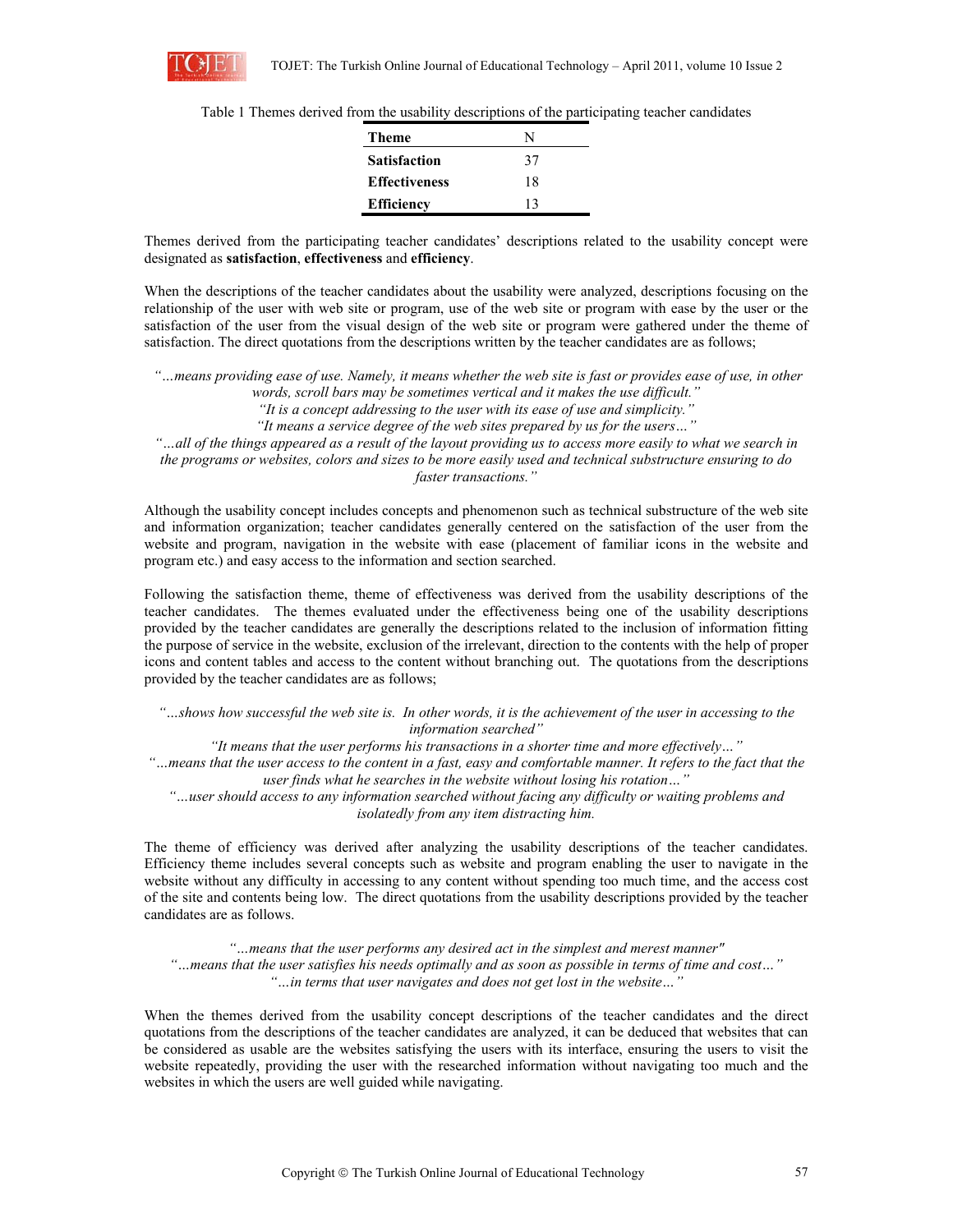

Within the scope of the research, the second concept which teacher candidates were asked to describe is the concept of message. Themes derived from the message concept descriptions of the teacher candidates are provided in Table 2. Two themes derived from the message concept descriptions of the teacher candidates were determined as contents and alerts.

| Table 2 Themes derived from the message descriptions of the participating teacher candidates |  |  |
|----------------------------------------------------------------------------------------------|--|--|
|                                                                                              |  |  |

| <b>Theme</b>    | N  |
|-----------------|----|
| <b>Contents</b> | 27 |
| <b>Alerts</b>   | 23 |

When the message descriptions of the teacher candidates were analyzed, the descriptions centering upon opinions and views transferred to the users within the scope of the website or program, contents transferred to the users were gathered under the theme of contents. 27 descriptions of the descriptions written by the teacher candidates were evaluated under the theme of contents. The direct excerpts from the descriptions written by the teacher candidates are as follows;

*"In practice, it refers to the theme and thought we desire to transmit" "We can define as the content we desire to transmit to the target audience" "It means the information which attracts us in the course of accessing to the website and is inserted into the website"* 

*"It is the information desired to be given by a website"* 

23 descriptions of the message descriptions of the teacher candidates were collected under the theme of alerts. Teacher candidates defined the messages evaluated under the alerts theme as the user directions available in the website or program, feedbacks given to the users in case of error occurrence in the website or program.

*"Directing the user through an alert such as "You made an invalid request" when he made a request which is not available in the website…"* 

*"Feedbacks given by the application or website about the things to do and not to do, feedbacks and alerts received by the user from various web-pages"* 

*"The user who made a mistake in the web-page can be informed with a message and assisted to take proper actions."* 

*"It means that feedbacks given in order to inform the user after the bad or incorrect processes performed by the user in a website"* 

When the message concept descriptions of the teacher candidates and themes derived from such descriptions are analyzed, it is seen that there are teacher candidates defining the message concept as the content introduced by a website as well as teacher candidates defining the same as the direction and error messages.

In the research, another concept which teacher candidates was asked to describe is design. Themes derived from the design concept descriptions of the teacher candidates are provided in Table 3. Themes derived from the descriptions were determined as **interface** and **contents**.

Table 3 Themes derived from the design descriptions of the participating teacher candidates

| Theme            | N  |
|------------------|----|
| <b>Interface</b> | 49 |
| Contents         | 16 |
|                  |    |

49 descriptions of the design concept descriptions provided by the teacher candidates were collected under the interface theme. The fact that descriptions of the teacher candidates include concepts such as web site interface, page layout, visual items enabled the definitions to be evaluated under this theme. The direct quotations from the descriptions of the teacher candidates are provided below.

*"…it means that interface of a website is designed properly to meet the expectations of the user." "…to prepare the website after establishing the details where the title and content will be inserted, to which parts of the page the content and menu will be placed…"* 

*"…it a part of the program we use which will communicate and interact with the user visually."* 

*"Placing the page, fonts, images, flash and animations etc. properly into the website…"*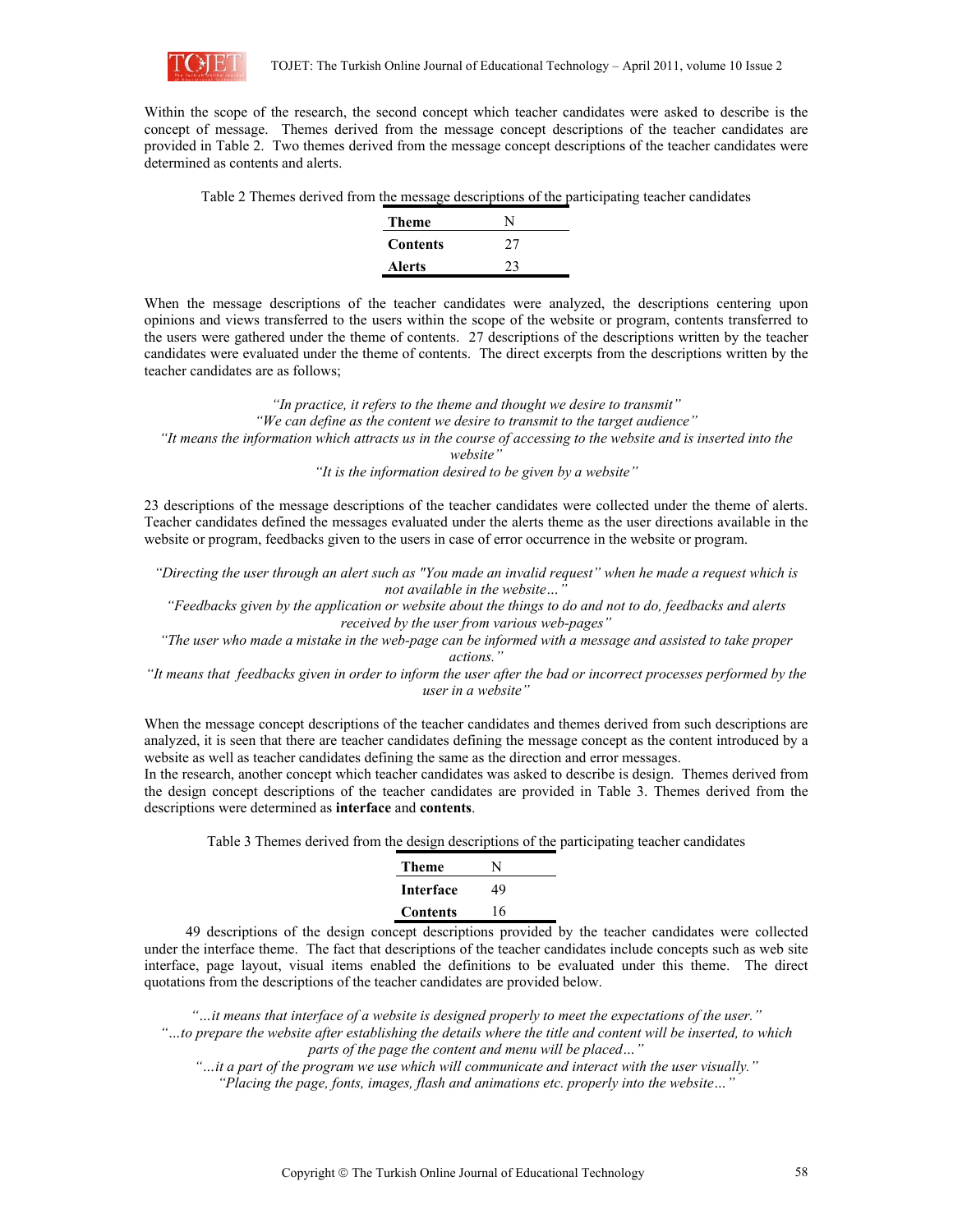

16 descriptions of the design concept descriptions provided by the teacher candidates were collected under the contents theme. Teacher candidates stated that the design interface covered the interface design as well as contents introduced by the website and program and it was necessary to carry out contents design at the beginning stage of the website or program designing. The quotations from the descriptions provided by the teacher candidates are as follows;

*"…it means an effective presentation of contents prepared in any field…" "…it means determining the target audience and where, which and how information will be introduced…" "…related to decreasing unnecessary information and complexity, and increasing user satisfaction…"* 

When the design descriptions of the teacher candidates are examined, it is seen that teacher candidates' perceptions towards design is collected under two dimensions including interface and contents. Teacher candidates stated that it is necessary to introduce information in an organized manner by designing both interface addressing to the users as well as contents introduced by the website and program so that users use the websites and programs with ease.

Themes regarding the teacher candidates' interaction descriptions are provided in Table 4. As seen in the Table 4, whereas 41 descriptions of teacher candidates describe the interaction concept as a phenomenon between human and computer, 32 of them evaluated it as a phenomenon between human and human. In 26 descriptions, teacher candidates stated that interaction was a phenomenon among the computers.

Table 4 Themes derived from the interaction descriptions of the participating teacher candidates

| Theme                      | N  |  |
|----------------------------|----|--|
| Human - Computer           | 41 |  |
| Human - Human              | 32 |  |
| <b>Computer - Computer</b> | 26 |  |

Teacher candidates described that the interaction occurred between human and computer; humans make an effect on the icons and writings available on the computer screen in the course of using computer; and computer perform a process as a result of such effect. Teacher candidates expressed that interaction phenomenon includes the processes that individuals fill forms available on the screen and cross specific parts of the images; and the contents on the web site create a change in the minds of the users. The quotations from the descriptions provided by the teacher candidates are as follows;

*"…it is a concept that we can describe as a transmission of messages between user and computer through design, content and tools…"* 

*"…It means that user can use an application through forms, images and texts and receive feedbacks. …"*

*"…Interaction of people with computers using some external hardware accessories and appropriate* 

*programs…"* 

*"…interacts with user introducing a web page designed…"* 

Another theme derived from the acceptability descriptions written by the teacher candidates is human – human interaction. Under this theme, teacher candidates stated in their views collected that interaction occurred between a human and another human. They described the interaction concept as the conversations between the individuals and get being affected by from their gestures and facial expressions mutually. The quotations from the descriptions provided by the teacher candidates are as follows;

 *"We can describe it as the conversations between people, involving in activities and sharing…" "Communication between two people, and getting influenced from each other…" "…it means that individuals attach importance to the personal problems and views of the others and act accordingly..."* 

There are some teacher candidates stating that interaction occurred between humans and other humans, and humans and computers while others stating that interaction occurred between a computer and another computer. Some of the teacher candidates describe the information exchange through computer, Internet as interaction process. The quotations from the descriptions provided by the teacher candidates are as follows;

*"…Interactions between two objects…"*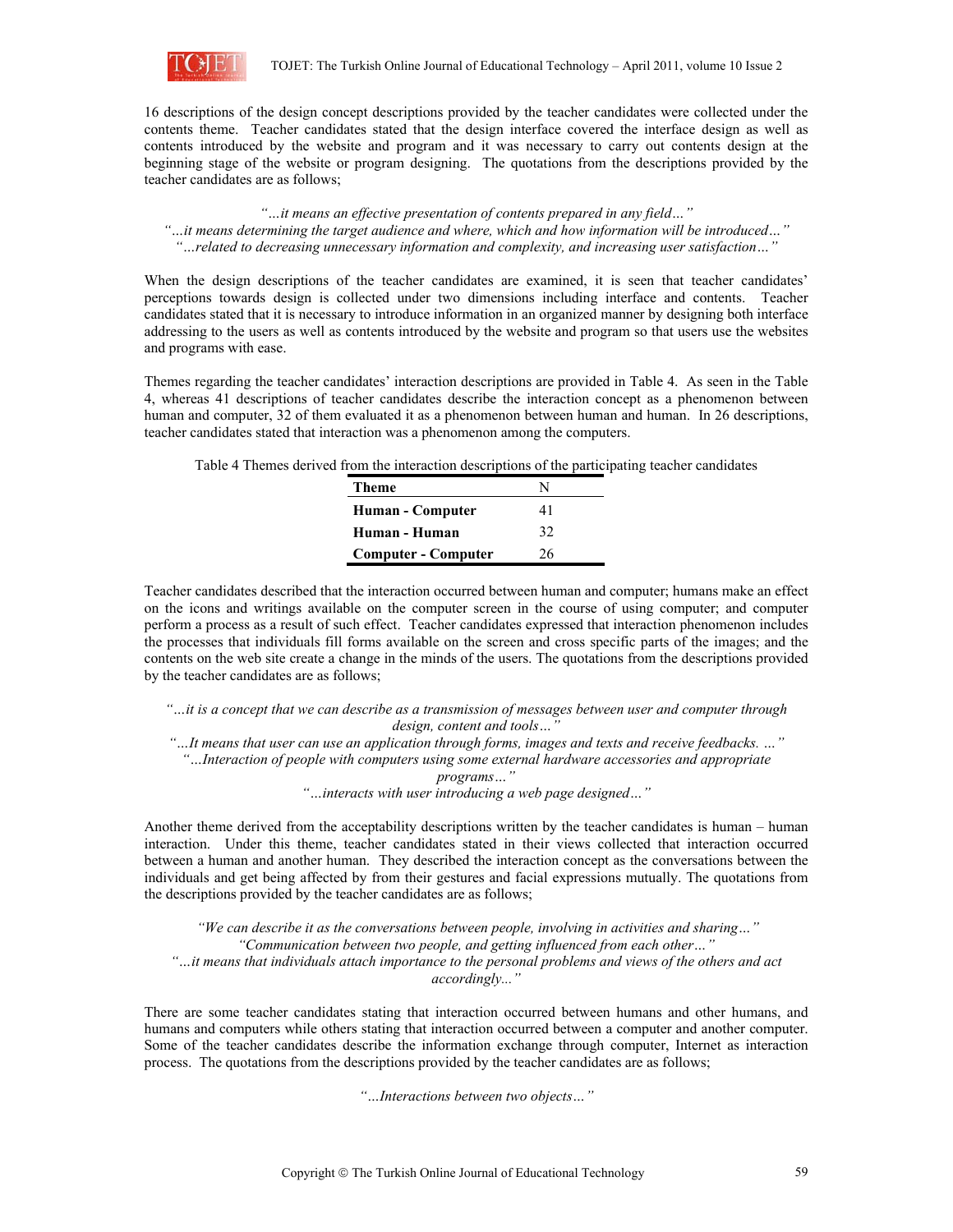

## *"…means that two different components in a relationship come to an agreement and set a communication easily between each other.*

## *"… Namely existence of a continuous relationship between two things..."*

In the research, another concept which teacher candidates were asked to describe is human-computer interaction. Themes derived from the descriptions written by the teacher candidates are determined as **software**  and **hardware**.

Table 5 Themes derived from the human-computer interaction descriptions of the participating teacher

| candidates |    |  |  |  |
|------------|----|--|--|--|
| Theme      | N  |  |  |  |
| Software   | 43 |  |  |  |
| Hardware   | 33 |  |  |  |

Descriptions focusing on the software provided by the teacher candidates in respect of the human-computer interaction concept were evaluated under the theme of software. In their descriptions of interaction, teacher candidates state that interfaces of programs and websites provide the human-computer interaction; and individuals interact with the computer by means of the objects available in the interface and access to the information they search. The quotations from the descriptions provided by the teacher candidates are as follows;

*"…means that users use an application more easily with the help of a good interface..." "…a reaction given to us by a program or webpage operating in the computer…" "…Any software that is commonly used by all the people facilitates the human and computer interaction…" "…it means how the programs we use in computers affect us and how they direct us…"* 

When the human-computer interaction descriptions provided by the teacher candidates were analyzed, descriptions giving weight on software as well as hardware were evaluated hereunder. Teacher candidates expressed that they needed environment units and hardware so that programs, software besides individuals interacted with the computer. The direct quotations from the descriptions of the teacher candidates are provided below.

*"…accordance with hardware or software during the use of computer in order to perform the task of…" "…it means that people use the computer in line with their demands using some external hardware accessories and programs…"* 

*"…a field researching how to make better the ergonomics and usability in design…" "…two-way communication of user, environment, hardware and software…"* 

Within the scope of the research, the last concept which teacher candidates were asked to describe is the concept of interface. When the interface descriptions are analyzed, it is seen that all the teacher candidates describe the concepts of interface in a similar way. Teacher candidates define this concept as the visible part of where the transactions are performed by the users; as an interface that is eliminated from the code complexity of the program and website and formed with fonts, images, graphics and icons so that the individuals who do not understand the stacks of computer codes carry out their works and operations. The quotations from the descriptions provided by the teacher candidates are as follows;

*"The visible part of which users interact while carrying out their processes…"* 

*"…the interface ensuring the user to interact with the medium he needs… It can be a website. Or a program…" "…It is the visible pages of the applications and websites. All the elements visible on a webpage compose the* 

*user interface. Interfaces should attract users' interest…"*

*"…It is a visual design element enabling user to use the application he uses in fast and active manner.* 

*"…it is a visual part of a website. "Background color, fonts, links, buttons, forms etc. of the web site, these are available on the user interface. …"*

*"The user interface is all of the designs such as menus, images, background, and user language on homepage."* 

#### **CONCLUSIONS AND SUGGESTIONS**

The research findings reveal that teacher candidates generally describe the concept of usability as the items ensuring the satisfaction of the user. It is necessary to teach teacher candidates trained as a web designer in the courses to be delivered that usability concept will not only be achieved by ensuring satisfaction of the user but also fast access to the information searched and introduction of accurate information in websites will increase the acceptability. When the message concept descriptions of teacher candidates are analyzed, the teacher candidates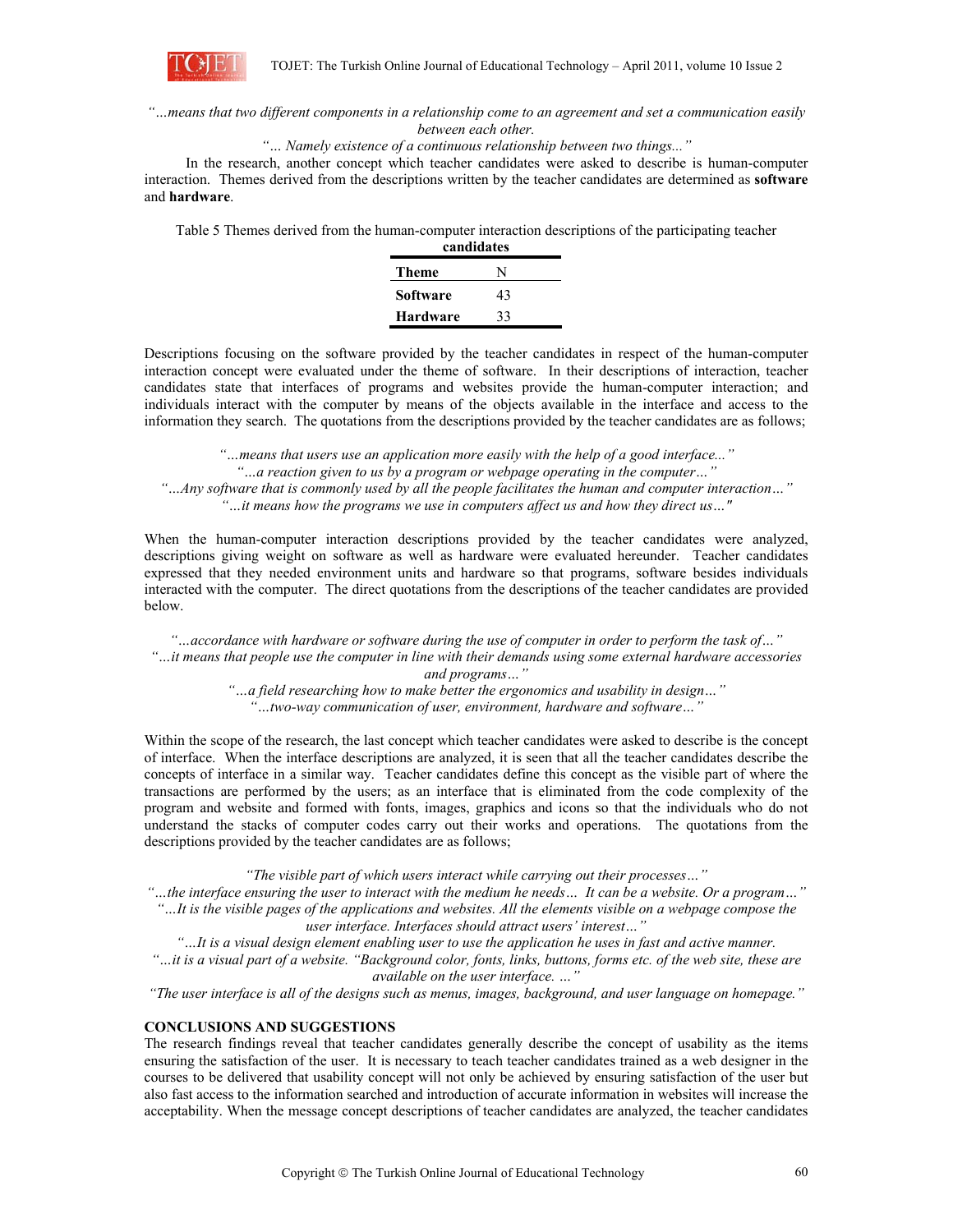

mention both contents and alerts and define the message concept comprehensively. The teacher candidates mostly mention interface design but not content design when the design concept is asked in the field of HCI. When the teacher candidates are asked to define the human computer interaction, it is determined that they largely attach importance to the software concept and less importance to the hardware concept due to the concept of software. Within the scope of the research, the last concept which teacher candidates were asked to describe is the concept of interface. Teacher candidates describe the concept of interface as the screens ensuring the human – computer interaction.

When the teacher candidates' descriptions regarding human-computer interaction and respective basic concepts are analyzed, it was determined that they generally made descriptions conforming to the literature. (Gerlach & Kuo;1991, Boehm-Davis; 2008, Zhang & Li; 2004). Software developed by the teacher candidates within the scope of the courses can be tested and message design, interface design and usability can be reviewed by various user audiences; and teacher candidates can be assisted to adjust their design by giving feedbacks in order to enhance the experiences of the teacher candidates in the field of HCI.

#### **REFERENCES**

Balcı, A. (2004) Sosyal bilimlerde araştırma yöntem, teknik ve ilkeleri. Ankara: Pegem A Yayıncılık.

- Boehm-Davis, D. A. (2008). Discoveries and Developments in Human-Computer Interaction. Human Factors: The Journal of the Human Factors and Ergonomics Society, 50, pp: 560 – 564
- Brey, P. (2005). The Epistemology and Ontology of Human–Computer Interaction. Minds and Machines, 15(3- 4),pp: 383–398. DOI 10.1007/s11023-005-9003-1
- Burgoon, J.K., Bonito, J.A., Bengtsson, B., Cederberg, C., Lundeberg, M. & Allspach, L. (2000). Interactivity in human – computer interaction: a study of credibility, understanding, and influence. Computers in Human Behavior. 16. Pp: 553 – 574
- Curzon, P., Ruksenas, R. & and Blandford, A. (2007). An approach to formal verification of human–computer interaction. Formal Aspects of Computing, 19(4), pp: 513 – 550. DOI 10.1007/s00165-007-0035-6
- Daymon C. & I. Holloway.(2002). Qualitative Research Methods in Public Relations and Marketing Communications. Routledge. ISBN: 0-415-22273-7.
- Despont-Gros, C., Mueller, H. & Lovis, C.(2005). Evaluating user interactions with clinical information systems: A model based on human–computer interaction models. Journal of Biomedical Informatics. 38. Pp: 244–255.
- Diaper, D. & Sanger, C. (2006). Tasks for and tasks in human–computer interaction. Interacting with Computers, 18(1), pp: 117–138. doi:10.1016/j.intcom.2005.06.004
- Dix, A. (2010).Human–computer interaction: A stable discipline, a nascent science, and the growth of the long tail. Interacting with Computers, 22, Pp: 13–27. doi:10.1016/j.intcom.2009.11.007
- Faiola, A. & Matei, S. A. (2010). Enhancing human–computer interaction design education: teaching affordance design for emerging mobile devices. International Journal Technology Design Education, 20, pp:239–254. DOI 10.1007/s10798-008-9082-4
- Fidel, R.(1987). Librarianship and Human-Computer Interaction. Journal of Education for Library and Information Science, 27(4). pp. 297-298
- Gerlach, J. H. & Kuo, F. Y. (1991). Understanding Human-Computer Interaction for Information Systems Design. MIS Quarterly. 15(4). pp. 527-549
- İşman,A. & Çelikli, G.E. (2009). How Does Student Ability And Self-Efficacy Affect The Usage Of Computer Technology?. The Turkish Online Journal of Educational Technology – TOJET. 8(4), pp: 33 – 38. Accessed : http://www.tojet.net/articles/814.pdf
- İşman,A. & İşbulan,O. (2010). Usability Level Of Distance Education Website (Sakarya University Sample). The Turkish Online Journal of Educational Technology – TOJET. 9(1), pp: 243 – 258. Accessed : http://www.tojet.net/articles/9126.pdf
- Kaplan Akıllı, G. (2005). User Satisfaction Evaluation Of An Educational Website. The Turkish Online Journal of Educational Technology – TOJET. 4(1), pp: 85 – 92. Accessed : http://www.tojet.net/articles/4111.pdf
- Lichtman, M. (2006). Qualitative research in education: A user's guide, Sage Publications, USA
- McCarthy, J. Wright, P. Wallace, J. & Dearden, A. (2006).The experience of enchantment in human–computer interaction. Personal and Ubiquitous Computing, 10(6), pp: 369-378, DOI: 10.1007/s00779-005-0055-2
- Michalski, R., Grobelny, J. & Karwowski, W. (2006). The effects of graphical interface design characteristics on human–computer interaction task efficiency. International Journal of Industrial Ergonomics, 36(11), pp: 959–977. doi:10.1016/j.ergon.2006.06.013
- Patton, M.Q. (1990). Qualitative Research & Evaluation Methods.3rd Edition. Sage Publications. USA
- Peer, S.K. & Sharma, D.K. (2008). Human–computer interaction design with multi-goal facilities layout model. Computers and Mathematics with Applications. 56. Pp: 2164–2174